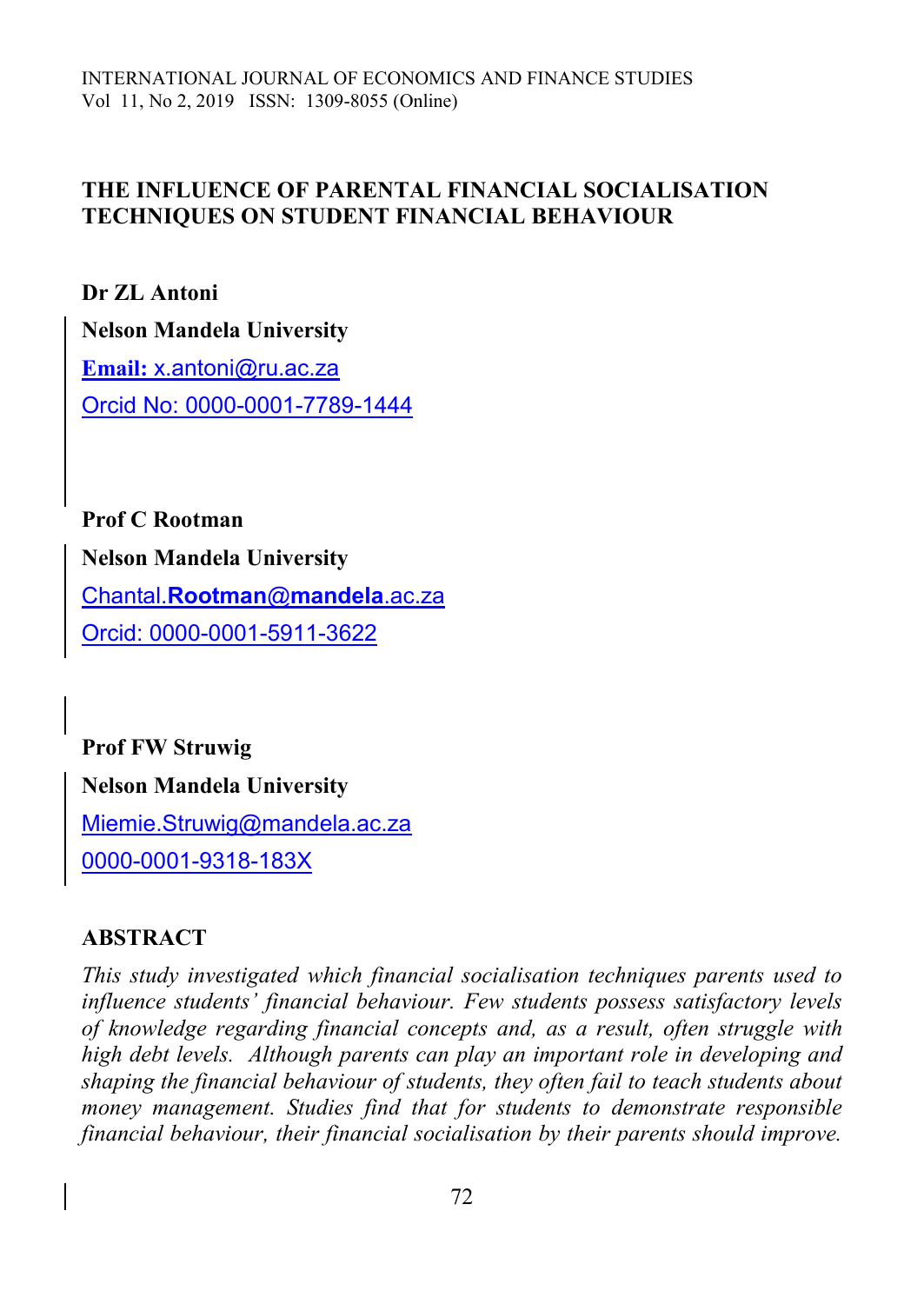*The literature review identified seven financial socialisation techniques parents use to socialise students about financial concepts. These include financial secrecy, financial conflict, financial teaching, modelling of financial behaviour, monitoring of financial behaviour, reinforcement of financial behaviour and parental relationships. The study followed a quantitative research design to gather the responses of 350 South African students by means of a selfadministered, structured questionnaire. Only six financial socialisation techniques were extracted from the exploratory factor analysis. Hypotheses were re-formulated to test the relationships between the financial socialisation techniques of parents and the financial behaviour of students. The empirical results revealed that three financial socialisation techniques used by parents, namely, financial teaching and monitoring, modelling of financial behaviour and reinforcement of financial behaviour significantly influence the financial behaviour of students. Therefore, parents should increase financial teaching and monitoring, the modelling of financial behaviour as well as the reinforcement of financial behaviour to improve the financial behaviour of students. These results have implications for parents and financial educators, and the implementation of this study's recommendations could ultimately improve the financial behaviour of South African students.*

**Keywords:** *Student, Children, Parents, Behaviour, Socialisation, Techniques, relationships.* **JEL Classification:** D14

# **1. INTRODUCTION**

The number of over-indebted South African adults between the ages of 18 and 25 has increased in recent years (Smith, 2013; Business Report 2017). Salie (2016) notes that the number of young adults who have applied for debt review has also increased. Barry (2014) indicates that 92% of all credit disputes heard by the Credit Ombudsman in 2013 were from young adults. Business Report (2017) also finds that young adults are often in debt because of the variety of accounts they own, for example, clothing accounts, personal loans and credit cards.

A study by Kotze and Smit (2008:156) found that students (also categorised as young adults) enrolled at the University of the Free State used 62.1% of their disposable income to service their debt. In addition, six out of ten students have some form of credit, such as a credit card or a retail card. As students in South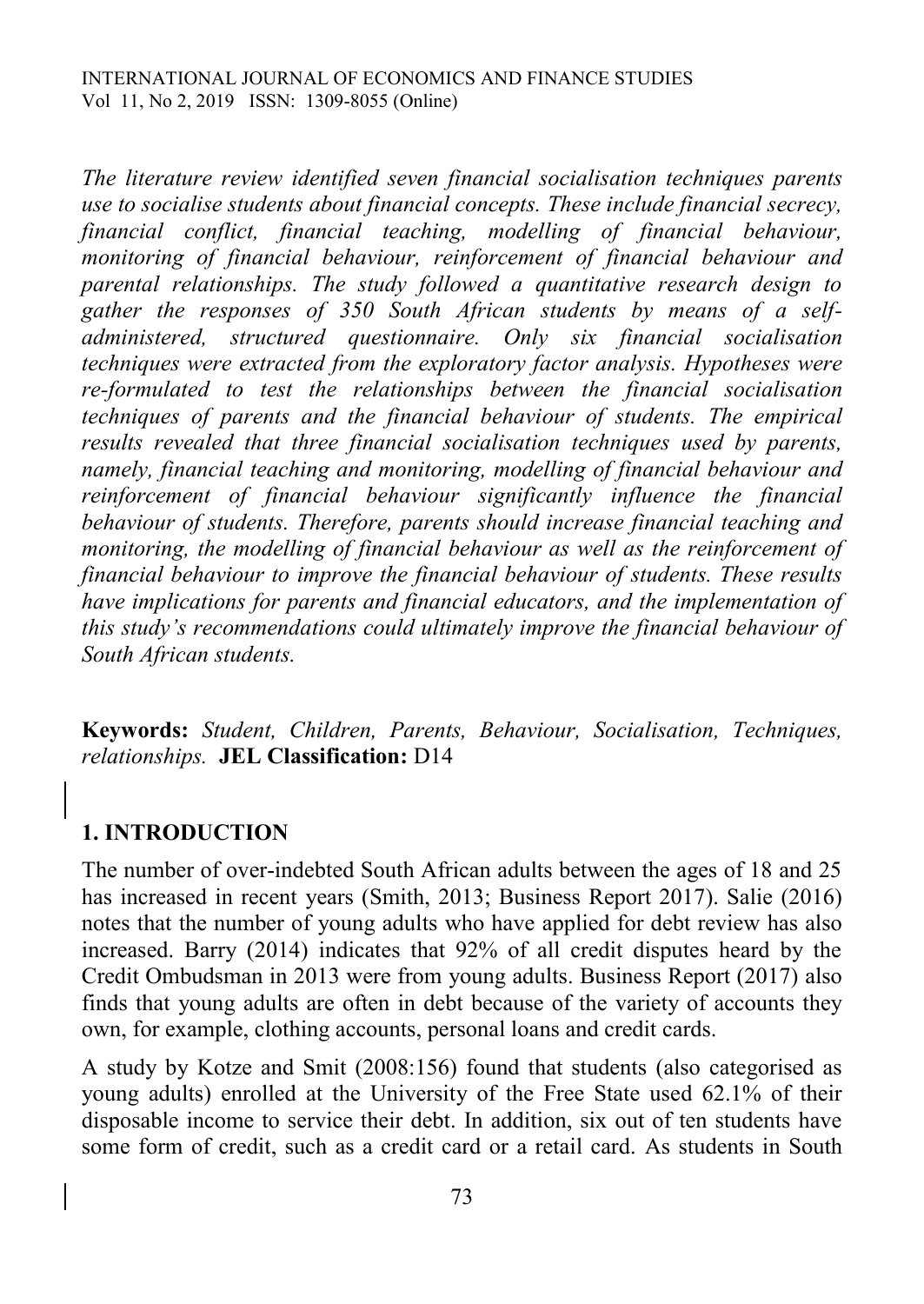Africa owed universities more than R2 billion in 2016 (Govender, 2017), student study loans are becoming a concern in South Africa (Donnelly, 2012). Nkosi (2015) also identifies that student debt is a crisis in South Africa and continues to affect the financial situation of students as they struggle to repay their student debts after graduating from university and to fund their lifestyles (Dano, 2015).

A study by Norvilits and MacLean (2010:59) found that, in most cases, young adults learnt about managing their finances from their parents. Therefore, as parents influence their children's financial behaviour, parents should teach their children (later becoming young adults and possibly students) about money management to ensure that they do not accumulate too much debt (Manchanda, 2015:21). However, Wrottesley (2016:6) indicates that parents are failing to teach students about money management. As a result, few young adults possess satisfactory levels of knowledge regarding interest rates, inflation, risk diversification and other financial concepts (Lusardi, Mitchell & Currto, 2010:358). This is a concern, because parents are the most influential agents of their financial socialisations (Hira, Sabri & Loibl, 2013:33; Norvilits & MacLean, 2010:59; Shim, Barber, Card, Xiao & Serido, 2009a:1466). Studies found that parents influence their children's financial behaviour (including their levels of debt) through financial knowledge and attitudes as well as economic resources and status levels (Henegar, Archuleta, Grable, Britt, Anderson & Dale, 2013:37; Kim, Chatterjee & Kim, 2012:63; Xiao, Tang, Serido & Shim, 2011:243; Shim et al., 2009a:1464; Shim, Xiao, Barber & Lysons, 2009b:716). In summary, parents play an important role in developing and shaping the financial behaviour of young adults.

However, parents uses different financial socialisation techniques to developing and shaping the financial behaviour of young adults. As parents substantially influence the responsible financial behaviour of young adults by using different financial socialisation techniques (Jorgensen, Rappleyea, Swheichler, Fang & Moran, 2016:9; Shim, Serido, Tang & Card, 2015:35; Shim et al., 2009b:720). Therefore, it is important in this study to determine which financial socialisation techniques used by parents significantly influenced student responsible financial behaviour. This is increasingly that case in South African since young adults are increasingly exposed to the risk of being over-indebted (Salie, 2016; Smith, 2013), and engaging in risky financial behaviour. This suggests that young adults in South Africa need to be financial socialised by their parents to engage in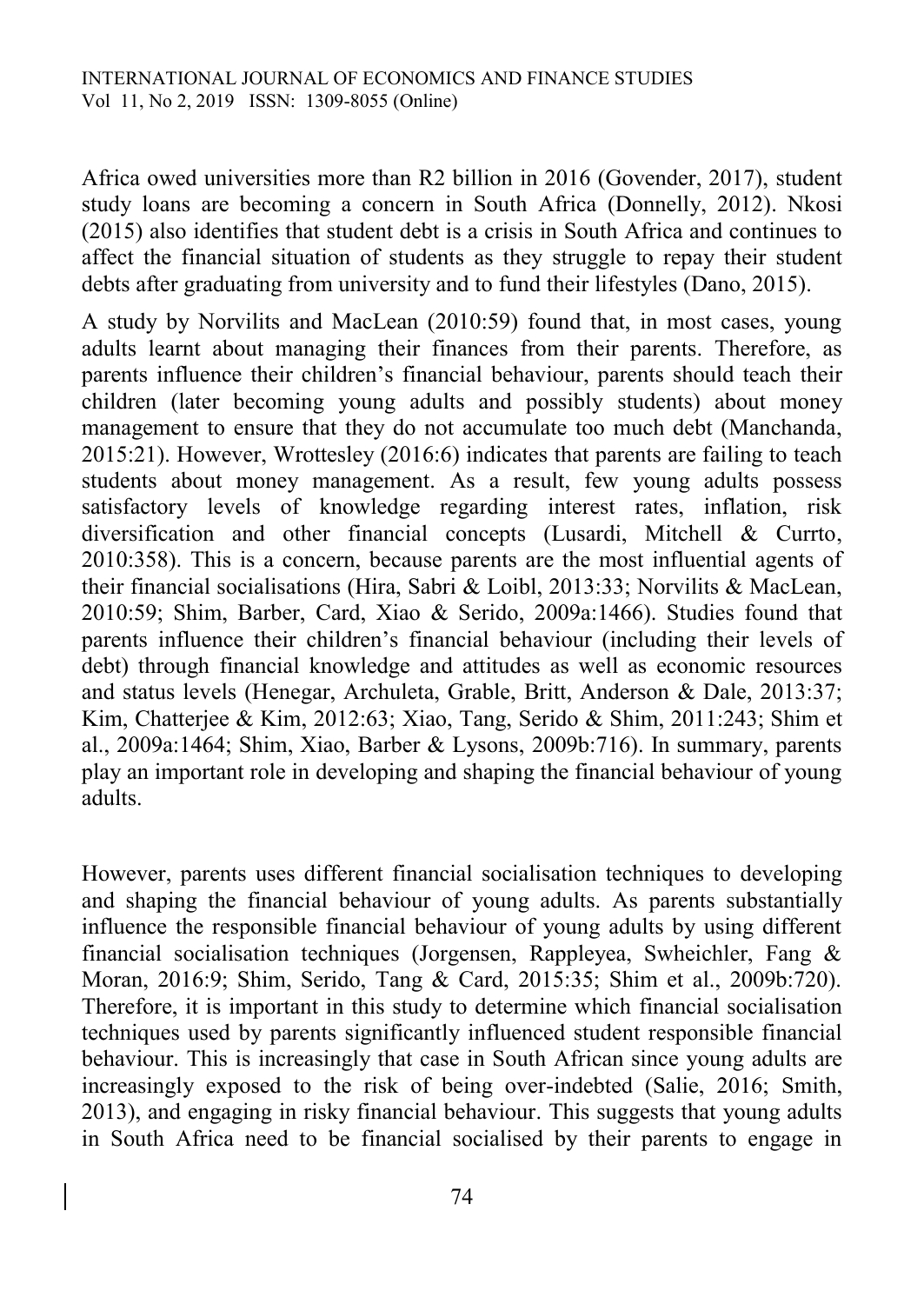responsible financial behaviour. This is because young adults who intend to engage in responsible financial behaviour (namely, spend within a budget, pay credit card balances in full each month and save money each month) are less likely to engage in risky financial behaviour that leads to credit card debt (Xiao et al., 2011:243).

This study is of significance in South Africa, as there seems to be no study that investigate the influence of financial socialisation techniques on financial behaviour of students. Apart from one study that investigate the financial socialisation factors on financial literacy and financial security among employees (Sallie 2015). This is a concern since South African students lack financial knowledge and are not prepared for the financial challenges that await them in adulthood (van Deventer & de Klerk 2016; Louw, Fouché, Oberholzer 2013). Therefore, the results of this study can assist to close the gap in literature by identify the financial socialisation techniques that are significant in promoting responsible financial behaviour of students. In addition, personal financial education fails in South Africa (van Deventer & de Klerk 2016) and thus the results of this study may be used to develop personal financial education programmes that may teach parents on the financial socialisation techniques to adopt when promote responsible financial behaviour of students.

### **3. LITERATURE REVIEW**

Financial behaviour refers to any human behaviour that is relevant to money management (Xiao, 2008:82). There are two types of interrelated financial behaviours, namely, financial actions or money management practices that are performed over a period of time, such as earning, spending, saving and donating funds to a charity/cause. The other type of financial behaviour is related to financial decision-making, such as initiating or terminating a financial process, product/service (Jorgensen et al., 2016:3; Gudmunson & Danes, 2011:650;). Financial behaviour can be positive or negative, in other words, responsible (positive) or risky (negative) financial behaviour can occur (Asaad, 2015:108; Xiao, Chen & Chen, 2014:421).

Responsible financial behaviour refers to money management practices that have positive financial outcomes, while risky financial behaviour refers to money management practices that have negative financial outcomes (Asaad, 2015:108). Tang, Baker and Peter (2015:386) indicate that responsible financial behaviour occurs when individuals "make ends meet" without any difficulty, pay bills to creditors on time and save their money in savings accounts. In addition,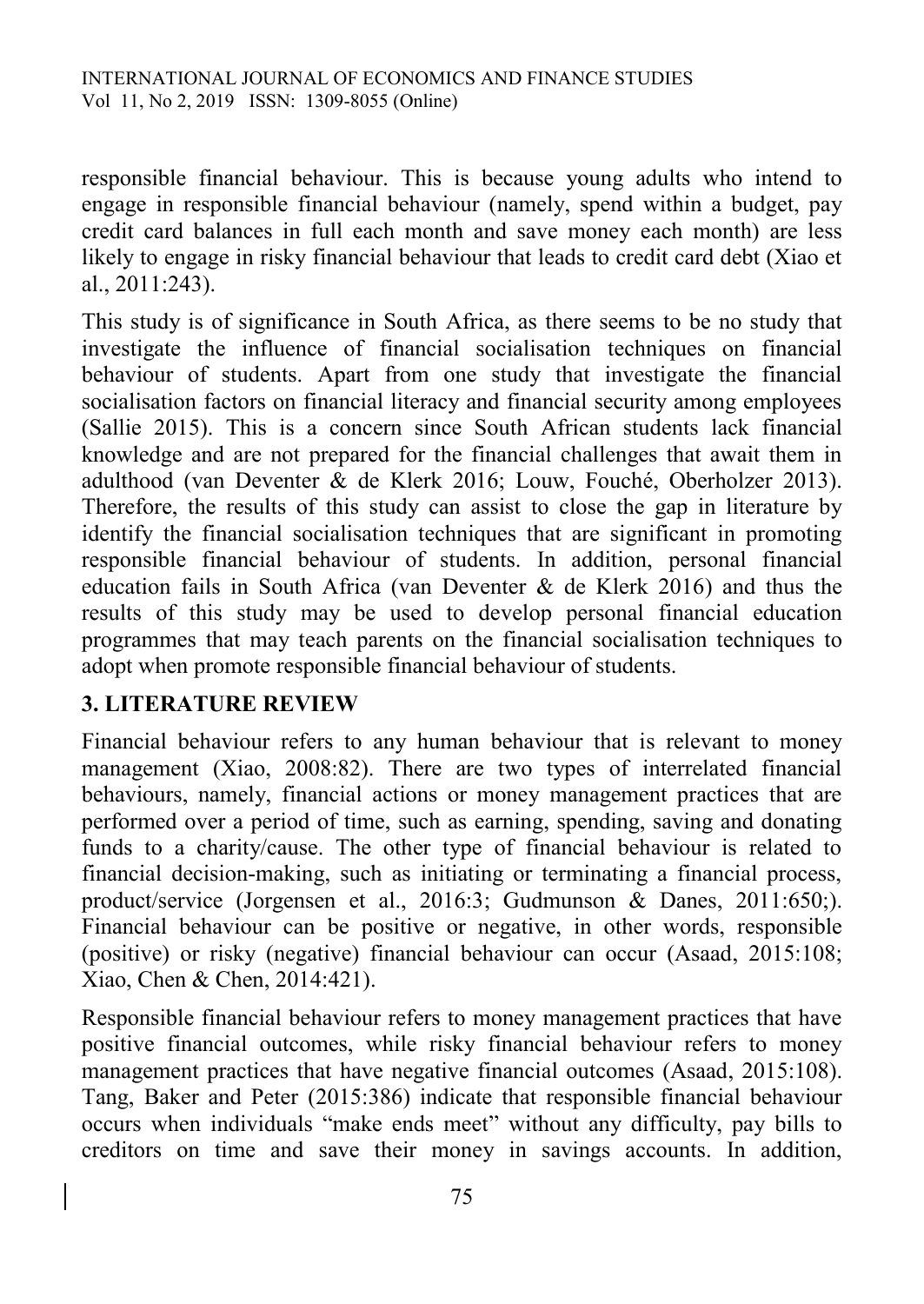responsible financial behaviour includes checking credit ratings, saving money on a regular basis, using a financial plan to manage expenses and avoiding overspending (Asaad, 2015:108; Gutter & Copur, 2011:705). In contrast, risky financial behaviour may include spending too much money and running out of money (Garmen, Leech & Grable, 1996:158). Risky financial behaviour also refers to spending more money than income received, having an overdraft cheque account, obtaining large loans, using a credit card over its limit and being late on mortgage payments (Xiao et al., 2014:421). However, students' responsible or risky financial behaviour could be influenced by the financial socialiation techniques used by their parents.

Atwood (2012:17) indicates that individuals are often uncomfortable talking about money. As a result, parents conceal certain financial information from their children, such as income and debt amount within a household (Alsemgeest, 2014:520; Romo, 2014:95). One of the reasons why parents conceal financial information from their children is to protect their children from the shame and embarrassment associated with financial problems (Alsemgeest, 2014:521). Furnham, Von Stumm and Milner (2014:49) found that financial secrecy during childhood is associated with money pathologies (careless spending and hoarding) in adulthood. Financial secrecy is thus one of the ways in which children are financially socialised. Therefore, financial conflict within a family may influence financial behaviour and is, therefore, a financial socialisation technique. (See directional hypothesis,  $H_1$ ).

Often family members have competing interests, which affects the equitable distribution of money in a family (Asebedo, 2016:4-5). Shim et al. (2009a:1465) found that money is a source of conflict between parents and children when children have negative attitudes towards monetary practices and are unable to stick to their spending plans. Furthermore, parents who argue about money, increases their children's likelihood of incurring debt and obtain more than one credit card (Hancock, Jorgensen & Swanson, 2013:374 &375). This means that financial conflict within a family may influence financial behaviour and is, therefore, a financial socialisation technique. (See directional hypothesis,  $H_2$ ).

According to Grinstein-Weiss, Spader, Yeo, Taylor and Freeze (2011:257), sound parental teaching about money management during childhood might serve as a protective factor against irresponsible financial behaviour, and it may act as a way of transferring high levels of financial knowledge from parents to children. Furthermore, there is a distinctive relationship between parental variables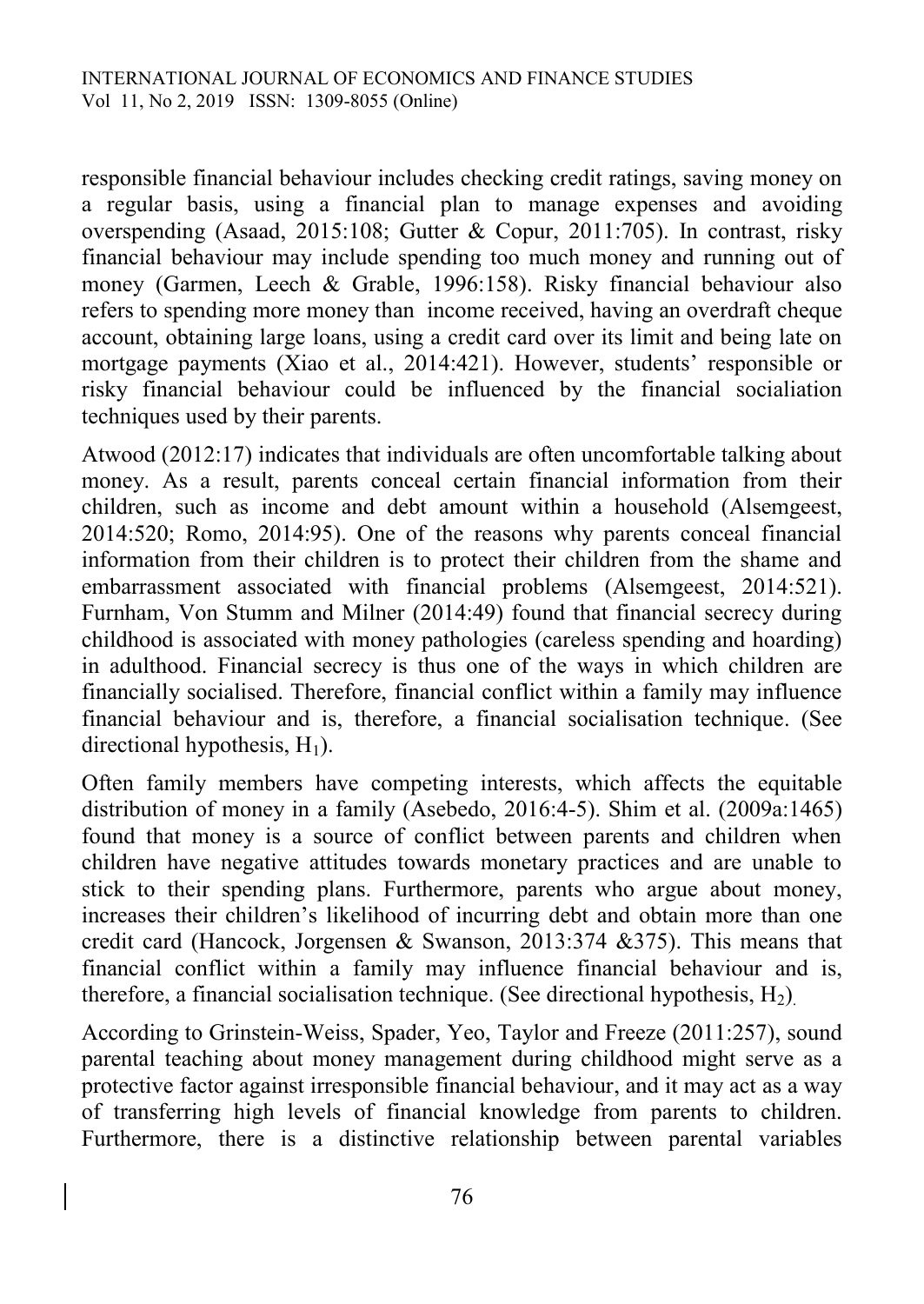(namely, parental instruction, parental facilitation, parental reticence and parental bailout) and students' credit card debt (Shim et al., 2009a:1466). This suggests that parents who teach their children how to manage money help their children to achieve greater financial delay of gratification and less impulsive credit card purchases (Norvilitis & MacLean, 2010:60). Thus, parental teaching could play a role as a financial socialisation technique. (See directional hypothesis,  $H_3$ ).

The responsible financial behaviour modelled by parents influences the financial behaviour of their children (Serido, Curran, Willmarth, Ahn, Shim & Ballard, 2015:704) and influences children's tendency to adopt responsible financial behaviour (Shim et al., 2009a:1465). Gutter, Garrison and Copur (2010:396) indicate that children who observe their parents' responsible financial behaviour are more likely to budget and save. Specifically, these children display positive financial behaviours that are associated with managing expenses, avoiding overspending, saving money, investing money and paying bills on time (Gutter et al., 2010:396). Therefore, parents whom modelled responsible financial behaviour acts as a financial socialisation technique. (See directional hypothesis, H4).

Kim and Chatterjee (2013:66) found that young adults who had their spending monitored by their parents during childhood were less worried about their finances. Furthermore, young adults are more likely to report being good at managing their own money if their parents monitored their spending during their childhood (Kim & Chatterjee, 2013:67). Tang et al. (2015:396) also indicate that parents can monitor and change their children's financial behaviour. As a result, parents financially socialise students by monitoring their financial behaviour. (See directional hypothesis,  $H_5$ ).

Reinforcement of a behaviour can be either positive or negative, depending on whether a child receives a reward for exhibiting positive behaviour or punishment for exhibiting negative behaviour (Berns, 2001:67). Positive reinforcement, for example, is when parents use pocket money as a way of supporting or rewarding educational success (Kirkcaldy, Furnham & Martin, 2003:320) while negative reinforcement is when parents withheld pocket money as punishment or used to influence behaviour (Furnham & Milner 2017:1221). It therefore can be argued that responsible financial behaviour may be influenced by positive or negative reinforcement, and that reinforcement linked to money might be a financial socialisation technique that influenced responsible financial behaviour of students. (See directional hypothesis,  $H_6$ ).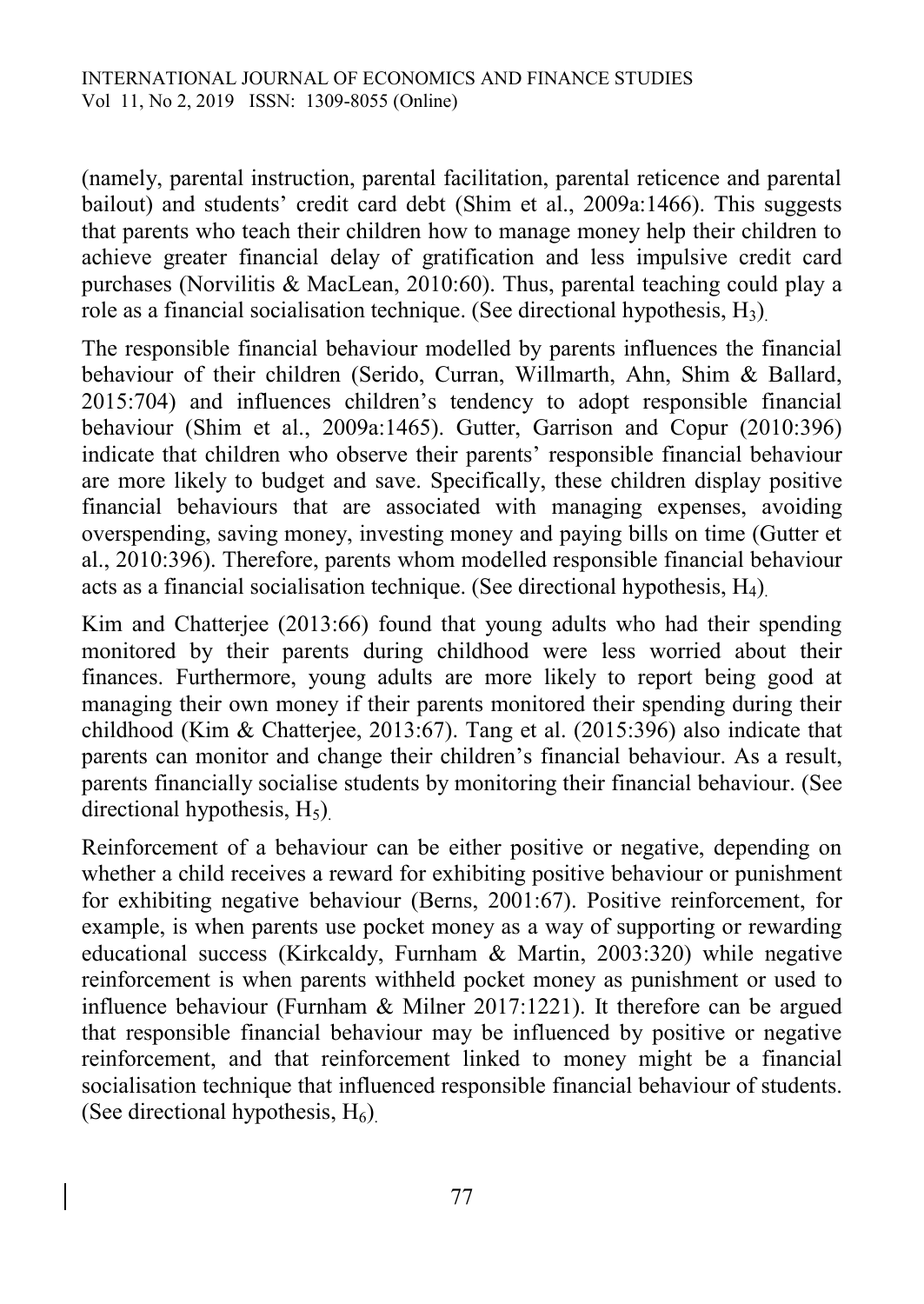Parental relationships, which are linked to the degree of parental warmth, namely parents who spend more time with their children or tell their children that they are appreciated or loved, is associated with responsible financial behaviour. For instance, Kim et al. (2012:674) found that parental warmth was associated with children saving money. Parental warmth was also associated with children perceptions regarding their money management abilities (Kim & Chatterjee, 2013:67). This means that parental relationships are a financial socialisation technique that may influence responsible financial behaviour. (See directional hypothesis,  $H_7$ ).

# **4. DIRECTIONAL HYPOTHESES OF THE STUDY**

Based on theory of family financial socialisation (Gudmunson & Danes 2011:648; Danes & Yang 2014:61) and literature review of the study (Shim et al 2015:35; Kim & Chatterjee 2013, Shim et al 2009a) seven hypotheses were formulated stating that significant relationships existed between each of the seven financial socialisation techniques, namely, financial secrecy  $(H_1)$ , financial conflict  $(H_2)$ , financial teaching  $(H_3)$ , modelling of financial behaviour  $(H_4)$ , monitoring of financial behaviour  $(H_5)$ , reinforcement of financial behaviour  $(H_6)$ , parental relationships  $(H_7)$ , and financial behaviour. Figure 1 illustrates these hypotheses within the theoretical framework for the study.



### **Figure 1: Theoretical framework of the study**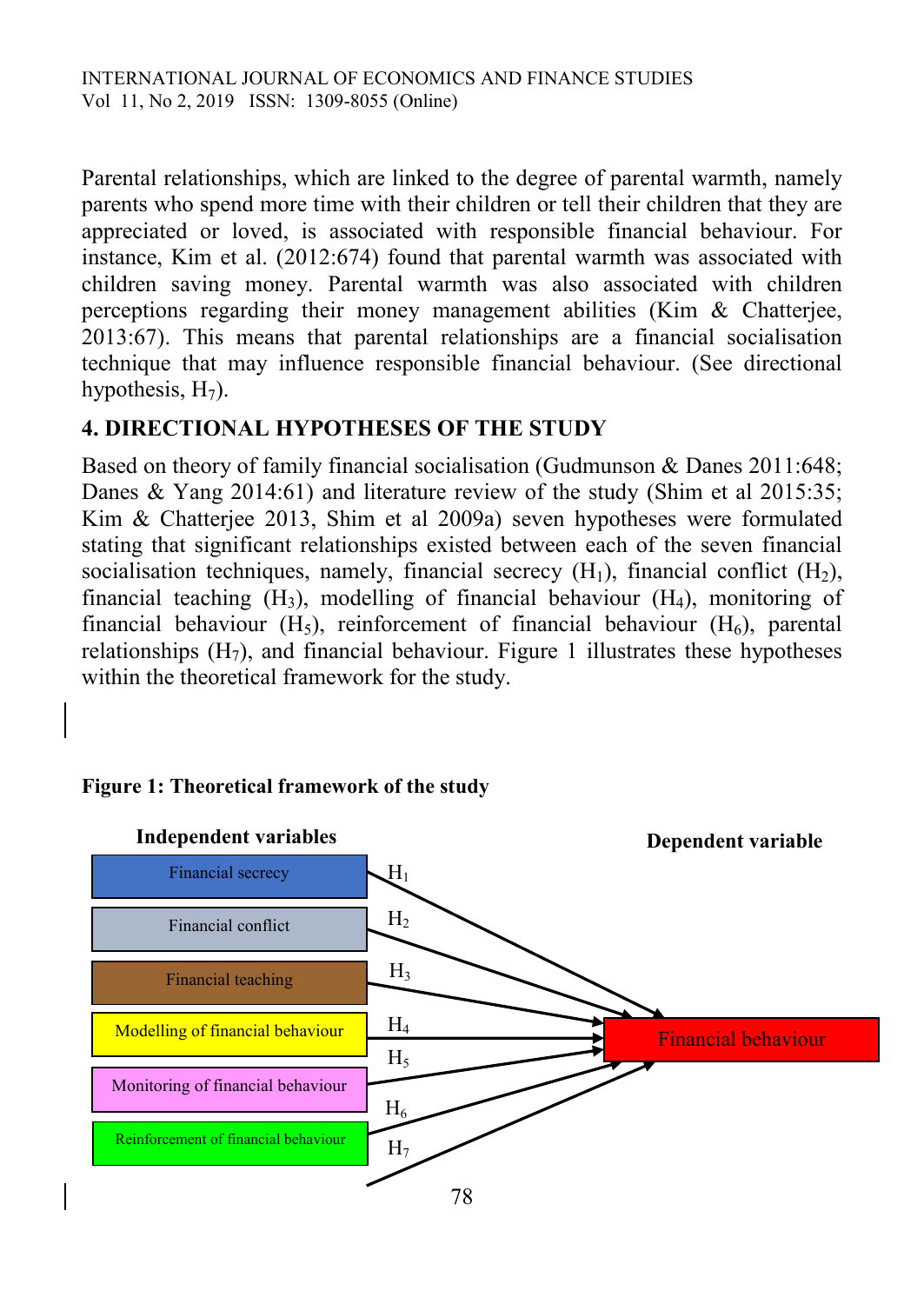INTERNATIONAL JOURNAL OF ECONOMICS AND FINANCE STUDIES Vol 11, No 2, 2019 ISSN: 1309-8055 (Online)

Parental relationships

#### **Source: Researchers' own construction**

### **5. RESEARCH DESIGN AND METHODOLOGY**

This study adopted a quantitative research design (Gray, 2017:32), as the study tested which financial socialisation techniques used by parents influenced the financial behaviour of students.

The target population of this study was undergraduate students studying at the Nelson Mandela University in the Eastern Cape, South Africa. The reason for this selection related to the fact that students located in the Eastern Cape possessed the lowest levels of financial literacy, and, therefore, their financial behaviours were a concern (Struwig, Roberts & Gordon, 2013:95). In addition, students were the subject of interest in this study because their parents financially supported them (Louw et al., 2013:447) and as a result would have much influence on the financial behaviour of students. Therefore, the sample frame was the list of registered undergraduate students studying at Nelson Mandela University. This study used criterion sampling (Gray, 2017:229) and students needed to be undergraduate students in the specific Faculty of Business and Economic Sciences. A total of 350 students completed the questionnaire.

The study received ethical clearance and the questionnaire contained a cover letter, which provided details and instructions to the respondents. Section A contained a nominal scale and collected the demographic information of the respondents. Section B contained a Likert scale ranging from 1-strongly disagree to 5-strongly agree, and collected information about financial socialisation techniques used by parents and student financial behaviour.

This study assessed face, content and construct validity. To ensure face and content validity, experts in financial planning scrutinised the questionnaire and a pilot study was conducted using 20 potential respondents. Furthermore, since the researchers self-developed the questionnaire and adapted selected items from previous scales, an exploratory factor analysis (EFA) was used to measure the construct validity of the measuring instrument. Factors with a minimum of three items with factor loadings greater than 0.35 were accepted (Hair, Black, Babin & Anderson, 2014:115,123). Cronbach's alpha is the most commonly used reliability measure (Zikmund, Babin, Carr & Griffin, 2010:306), and was used in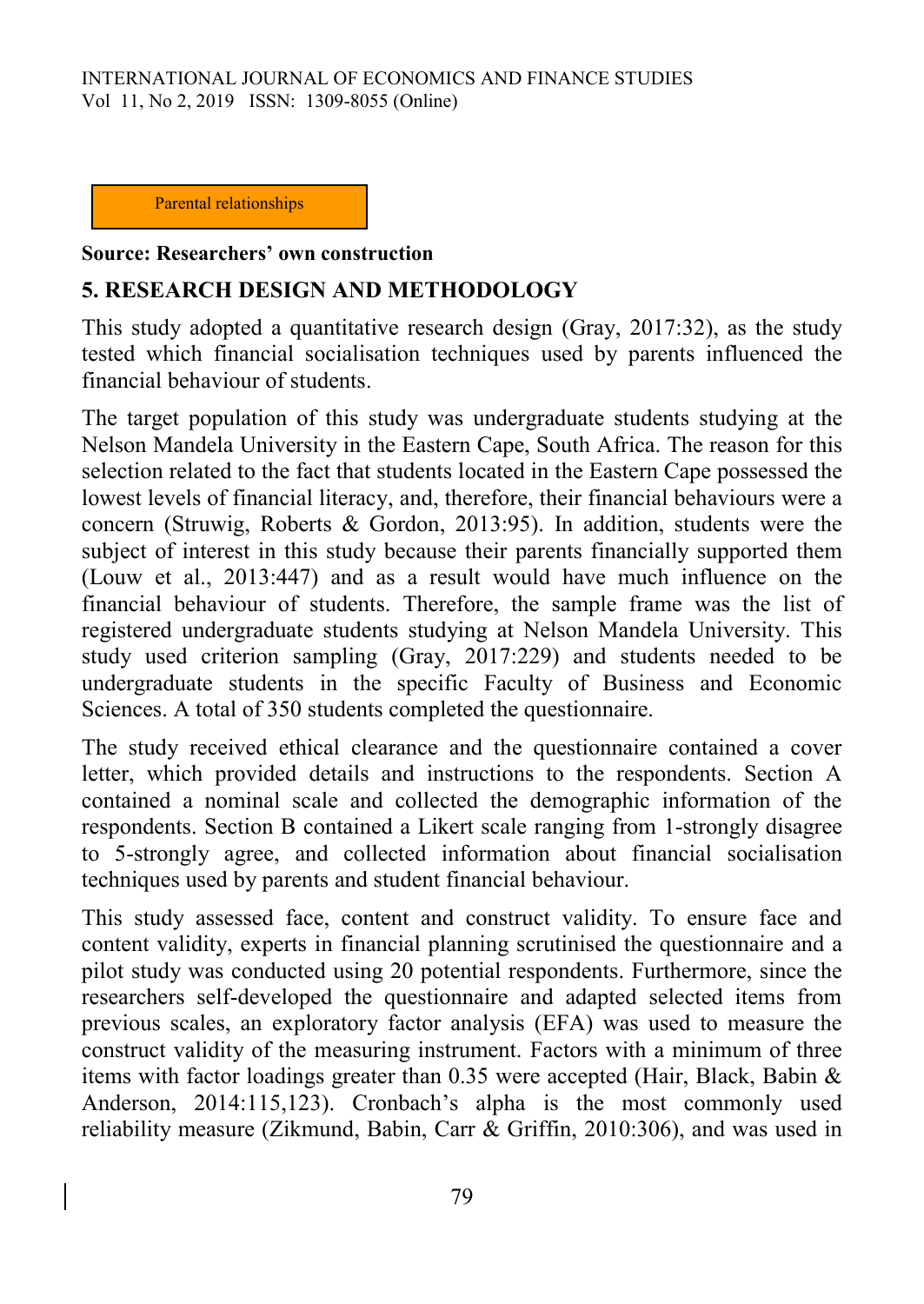this study. Factors with a Cronbach's alpha above 0.6 were considered to be reliable (Wiid & Diggines, 2013:238; Zikmund et al., 2010:306). Descriptive statistics were calculated to summarise the demographic information of the respondents as well as to summarise the means and standard deviations of the variables. Multiple regression analysis (Pietersen & Maree, 2016:272; Wiid & Diggines, 2013:304) was used to test the influence of the financial socialisation techniques on the dependent variable (financial behaviour).

# **6. EMPIRICAL RESULTS**

The majority of the respondents were female (59.44%) and 40.56% were male. Most of the respondents were between the ages of 20 and 29 years (65.28%). The respondents comprised of black (57.78%), white (27.50%) and coloured (10.28%) population groups. As expected, the respondents were not married (91.94%), and only 12 respondents indicated that they lived with a partner. The rest of the respondents (4.72%), indicated that they were either married or divorced or not willing to say. The majority of the respondents were in their second year (53.33%) and third year (26.94%) of study.

Table 1 shows the results of the EFA, Cronbach's alphas and descriptive statistics for the factors of the study. Table 1 shows that seven factors were extracted by the EFA, with items from two originally developed variables, namely, financial teaching and monitoring of financial behaviour, loading onto one factor. This newly-formed factor was named financial teaching and monitoring. This financial socialisation technique thus consisted of actions where parents instructed their children about financial concepts, and, subsequently, monitored their financial behaviour. All the other items loaded onto the factors as expected, with factor loadings above 0.35 and Cronbach's alpha coefficients above 0.6. Therefore, all seven factors (six independent variables and one dependent variable) were regarded as valid and reliable.

Considering the means, most of the respondents agreed with the statements measuring parental relationships (3.93), modelling of financial behaviour (3.52) and financial teaching and monitoring (3.47). However, the respondents disagreed with the statements measuring reinforcement of financial behaviour (2.79), financial conflict (2.60) and financial secrecy (2.53). The highest standard deviation of 0.91 for the factor financial conflict showed that respondents' responses varied mostly with regard to this factor's statements.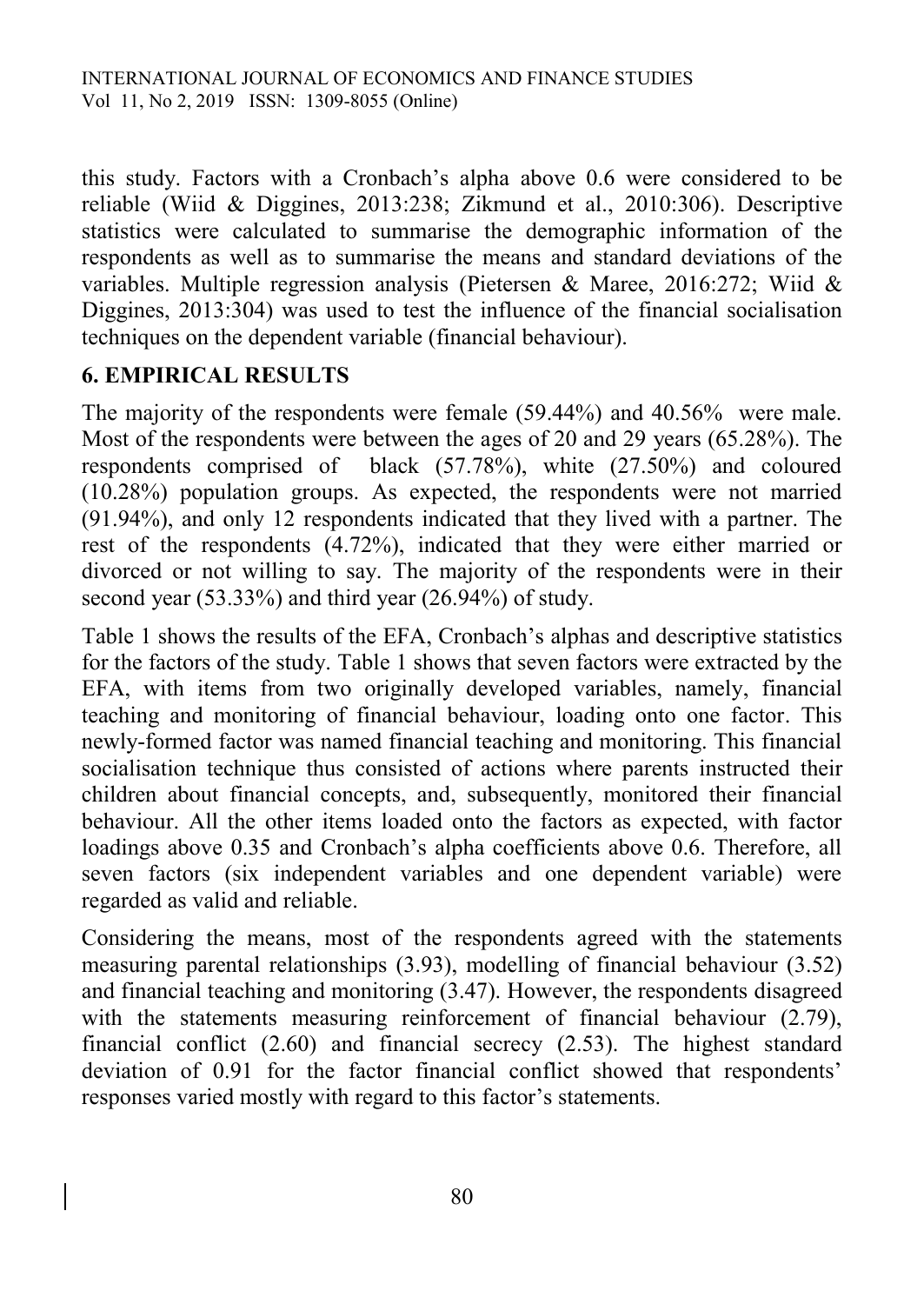### INTERNATIONAL JOURNAL OF ECONOMICS AND FINANCE STUDIES Vol 11, No 2, 2019 ISSN: 1309-8055 (Online)

| Factor                                      | <b>EFA</b> factor loadings |                |          | CA       | <b>Descriptive</b> |           |
|---------------------------------------------|----------------------------|----------------|----------|----------|--------------------|-----------|
|                                             |                            |                |          |          | <b>statistics</b>  |           |
| Independent variable                        | <b>Items</b>               | <b>Highest</b> | Lowest   | $\alpha$ | $\mu$              | <b>SD</b> |
| <b>Financial secrecy</b>                    | 5                          | 0.680          | 0.437    | 0.69     | 2.60               | 0.79      |
| <b>Financial conflict</b>                   | 3                          | 0.664          | 0.767    | 0.77     | 2.53               | 0.91      |
| <b>Financial teaching and monitoring</b>    | 9                          | 0.709          | 0.365    | 0.85     | 3.47               | 0.76      |
| <b>Modelling of financial behaviour</b>     | 5                          | $-0.880$       | $-0.403$ | 0.78     | 3.52               | 0.84      |
| <b>Reinforcement of financial behaviour</b> | 4                          | 0.883          | 0.353    | 0.66     | 2.79               | 0.87      |
| <b>Parental relationships</b>               | 5                          | 0.629          | 0.418    | 0.78     | 3.93               | 0.80      |
| <b>Financial behaviour</b>                  | 10                         | 0.703          | 0.365    | 0.88     | 3.13               | 0.80      |

**Table 1: Validity, reliability and descriptive results relating to the variables**

**Source: Primary data** 

The EFA results led to the revised hypotheses:

- H1: There is a significant positive relationship between financial secrecy and financial behaviour.
- H2: There is a significant positive relationship between financial conflict and financial behaviour.
- H3: There is a significant positive relationship between financial teaching and monitoring and financial behaviour.
- H4: There is a significant positive relationship between modelling of financial behaviour and financial behaviour.
- H5: There is a significant positive relationship between reinforcement of financial behaviour and financial behaviour.
- $H_6$ : There is a significant positive relationship between parental relationship and financial behaviour.

Table 2 shows the results of the multiple regression analysis. Table 2 shows that the factors explained 21% of the variance in the dependent variable, financial behaviour. Financial teaching and monitoring  $(b=0.26; p<0.05, \text{ modelling of})$ financial behaviour ( $b=0.20$ ;  $p<0.05$ ) and reinforcement of financial behaviour  $(b=0.13; p<0.05)$  factors had significant positive relationships with financial behaviour, with the first two having stronger relationships with financial behaviour. Therefore, hypotheses  $H_3$ ,  $H_4$  and  $H_5$  were accepted. In contrast, financial secrecy, financial conflict and parental relationships had no significant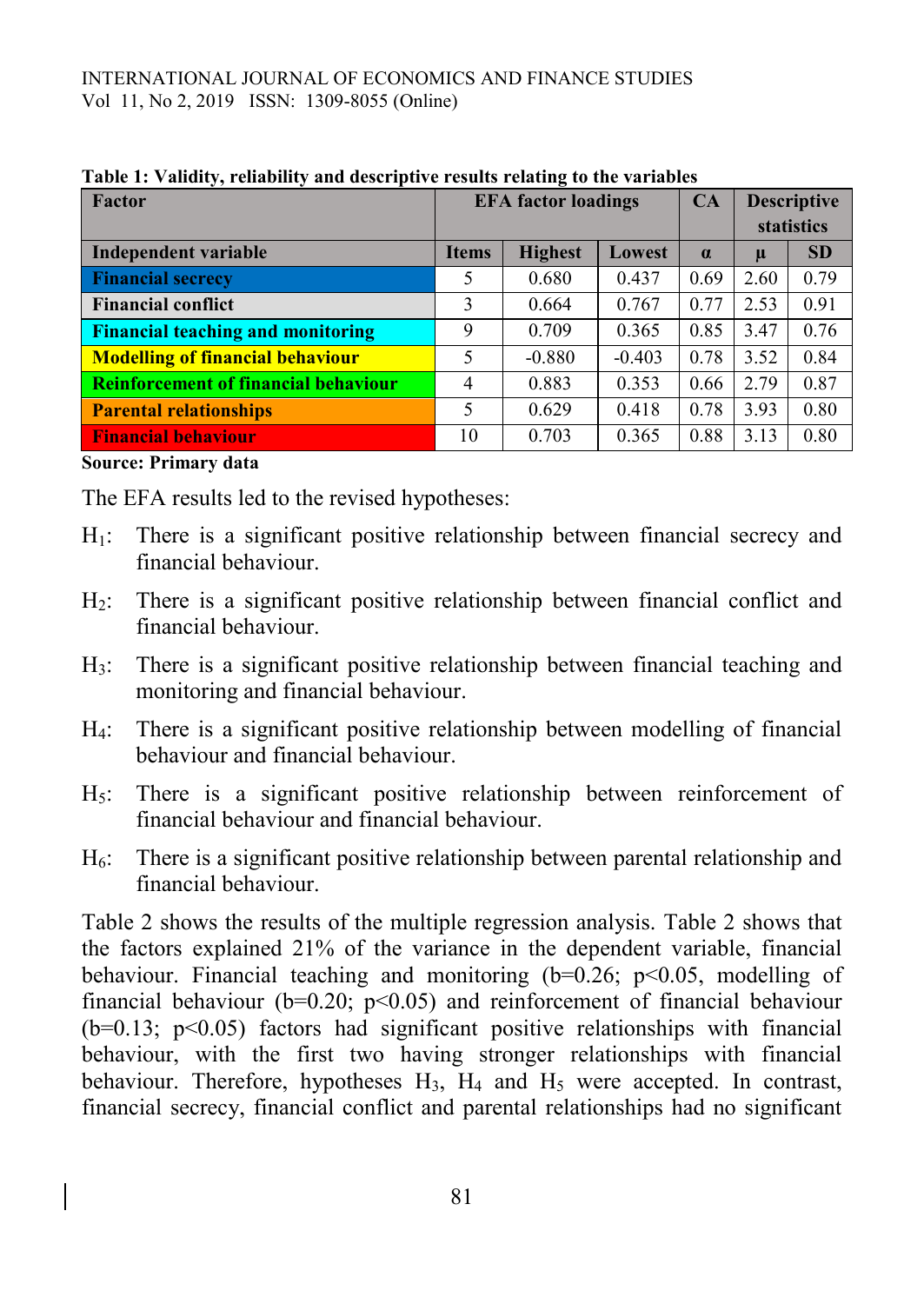relationships with financial behaviour. Therefore, hypotheses  $H_1$ ,  $H_2$  and  $H_6$  were rejected.

| Dependent variable: Financial behaviour     |                   |         |             |  |  |
|---------------------------------------------|-------------------|---------|-------------|--|--|
| Independent variable                        | <b>Regression</b> | t-value | p-value     |  |  |
|                                             | coefficient       |         | $(*p<0.05)$ |  |  |
| <b>Financial secrecy</b>                    | $-0.02$           | $-0.34$ | 0.7342      |  |  |
| <b>Financial conflict</b>                   | 0.08              | 1.47    | 0.1430      |  |  |
| <b>Financial teaching and monitoring</b>    | 0.26              | 4.25    | 0.0000      |  |  |
| <b>Modelling of financial behaviour</b>     | 0.20              | 3.51    | 0.0005      |  |  |
| <b>Reinforcement of financial behaviour</b> | 0.13              | 2.52    | 0.0123      |  |  |
| <b>Parental relationships</b>               | 0.00              | 0.03    | 0.9773      |  |  |

**Table 2: Multiple regression analysis results for financial behaviour**

**Source: Primary data** 

Shim et al. (2009a:1466) also found that parental teaching influenced children in adopting responsible financial behaviour. Kim and Chatterjee (2013:67) also confirmed that young adults reported being good at managing their own money if their parents monitored their spending patterns during childhood. Serido et al. (2015:704) agree that the financial behaviour modelled by parents also influenced the financial behaviour of children. In addition, the study by Webley and Nyhus (2013:27) supports the influence of reinforcement on positive financial behaviour. It was evident that this study's results corresponded with previous research findings relating to financial behaviour. However, the study's results also differed with previous studies relating to financial secrecy, financial conflict and parental relationships. Furnham et al. (2014:49) determined that financial secrecy during childhood was associated with financial behaviours such as careless spending and hoarding in adulthood. Similarly, Hancock et al. (2013:75) found that financial conflict influenced the debt levels of children and the number of credit cards owned by children. Lastly, Kim et al. (2012:674) indicated that parental relationships, in the form of parental warmth, was associated with a child's financial behaviour. However, in the context of this study, these three financial socialisation techniques did not influence financial behaviour.

# **7. CONCLUSIONS AND RECOMMENDATIONS**

The results of this study have revealed that parental teaching and monitoring is the most important financial socialisation technique used by parents to influence their children's financial behaviour later in life, as students. The modelling of financial behaviour and reinforcement of financial behaviour also influenced students' financial behaviour.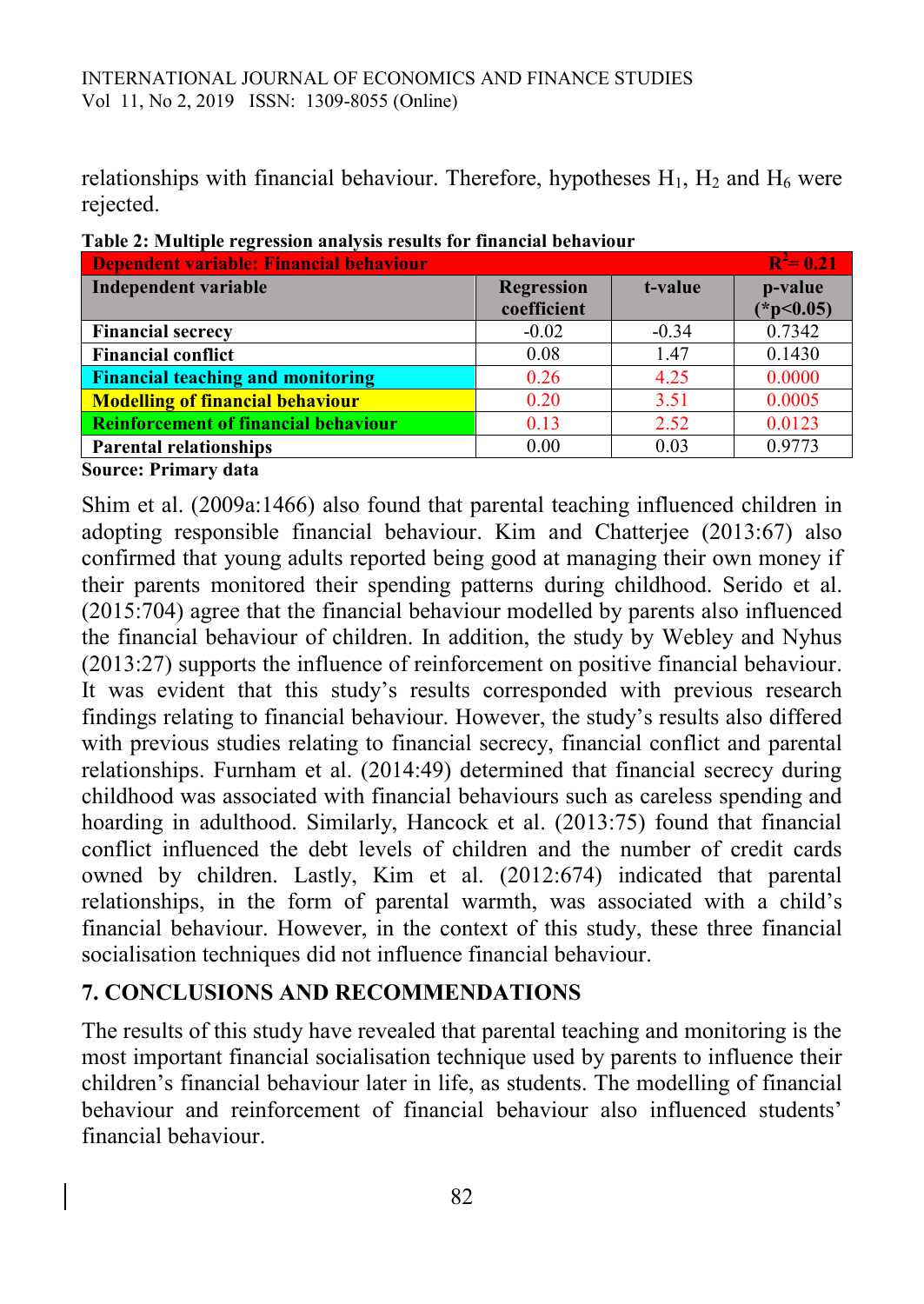To improve student financial behaviour, and thus ensure responsible financial behaviour, financial educators should develop personal financial education programmes that will increase parents' ability to teach financial concepts and be able to monitor their children's financial behaviour. This requires financial educators to design personal financial education programmes that will teach parents about financial concepts such as budgeting and savings for parents to be able to teach their children about budgeting and the importance of saving money early in their lives. Financial educators should include financial control as part of the personal financial education programme for parents to be able to review students' spending plans on a regular basis. This should give parents the opportunity to know how students are spending their money, so that they can introduce corrective measures when necessary.

Parents should also improve the financial behaviour of students by improving their own financial behaviour and this requires financial educators to design personal financial education programme that will increase parents' ability to model responsible financial behaviour to students. This means financial educators should design personal financial education programmes that will teach parents how to be good financial role models to students as well as demonstrate sound money management practices. Thus, financial educators should design personal financial education programmes that will improve parents' financial practices so that parents are able to show students how to save money on a monthly basis as well as how to track their monthly spending habits by keeping a written or electronic record of expenses. The personal financial education programmes should include debt management so that parents can be taught on how to pay credit card debt regularly and thus parents can show students how to use credit cards in a responsible manner.

Lastly, parents should improve the financial behaviour of students by increasing the reinforcement of positive financial behaviour. This requires financial educators to design personal financial education programmes that will assist parents to use money as a tool to reward positive behaviour. Therefore, financial educators should teach parents how to use money as reward for students who achieve success (for example, passing tests, examinations or modules) at university. Financial educators should also show parents how to reward students who assist in the household duties by giving them money for conducting household chores. In addition, financial educators should teach parents how to reward students displaying positive financial behaviour such as following a set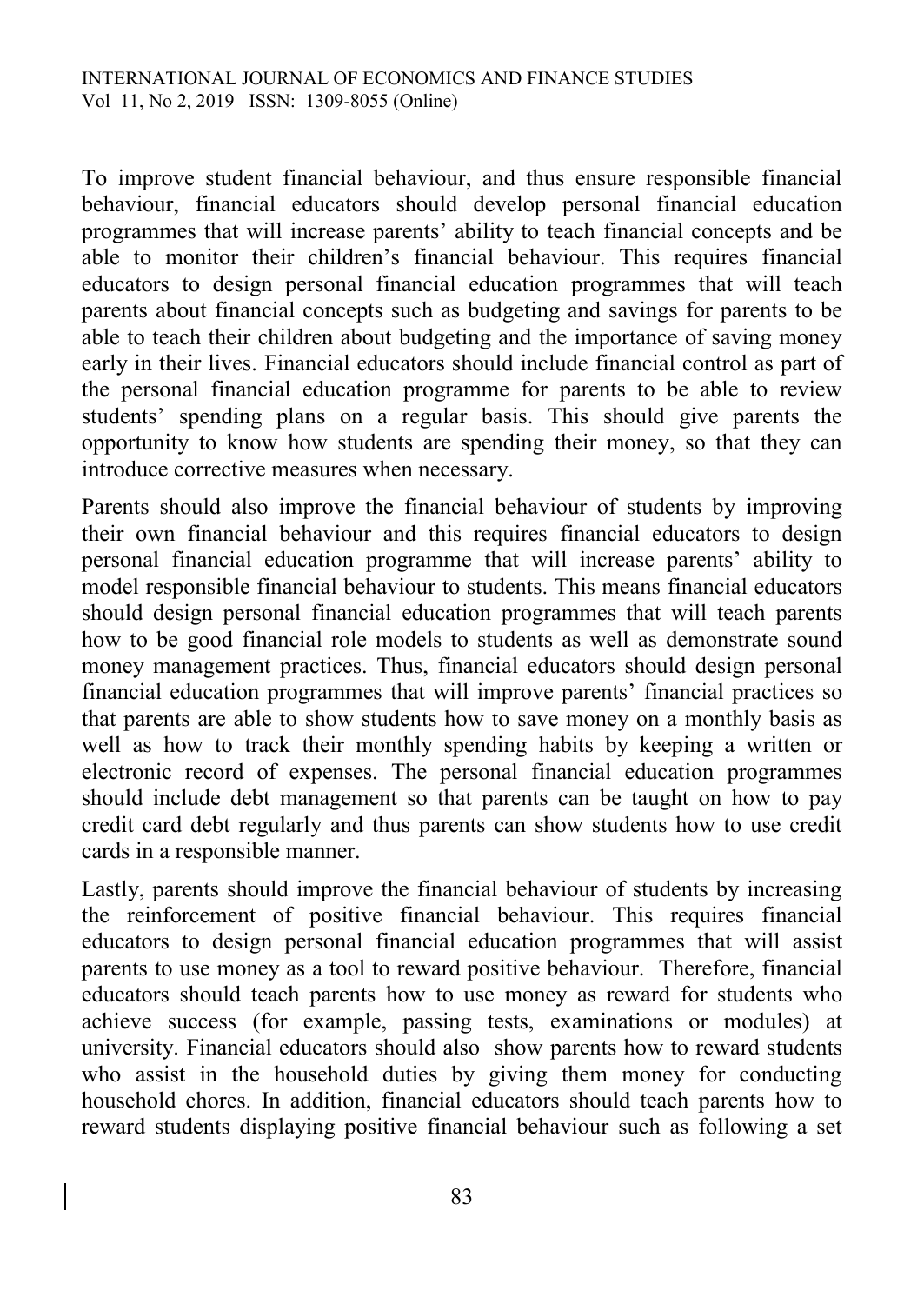budget and saving regularly to encourage and reinforce student positive financial behaviour.

This study contributed to the body of knowledge regarding financial behaviour, by specifically identifying the financial socialisation techniques relevant in the South African context. If implemented by parents, and even through personal financial educational programmes, the recommendations provided in this study could ultimately positively influence the financial behaviour of South African students.

### **REFERENCES**

Furnham, A. & Milner, R. (2017). Parent's beliefs and behaviours about the economic socialisation, through allowances/pocket money, of their children. *Psychology*, 8(8):1216-1228.

Alsemgeest, L. (2014). Family communication about money: Why the taboo? *Mediterranean Journal of Social Sciences*, 5(16), 516-523.

Asaad, C.T. (2015). Financial literacy and financial behavior: Assessing knowledge and confidence. *Financial Services Review*, 24(2), 101-117.

Asebedo, S.D. (2016). Building financial peace: A conflict resolution framework for money arguments. *Journal of Financial Therapy*, 7(2), 1-15.

Atwood, J.D. (2012). Couples and money: The last taboo. *The American Journal of Family Therapy*, 40(1), 1-19.

Barry, H. (2014). *Youth debt problems a concern, says Credit Ombud*. http://www.moneyweb.co.za/archive/youth-debt-problems-a-concern-says-creditombud/. Accessed 2016/02/25.

Berns, R.M. (2001). *Child, family, school, community: Socialization and support*. United States of America: Thomson Learning.

Business Report. (2017). *Youth debt report: Shocking #Youth Debt Crisis*. https://www.iol.co.za/business-report/youth-debt-report-shocking-youth-debtcrisis-9805222. Accessed 2018/02/15.

Dano, Z. (2015). *My studies have left me R223K in debt.* http://www.iol.co.za/news/south-africa/western-cape/my-studies-have-left-mer223k-in-debt-1938010. Accessed 2016/02/02.

Danes, S. & Yang, Y. (2014). Assessment of the use of theories within the Journal of Financial Counseling and Planning and the contribution of the family financial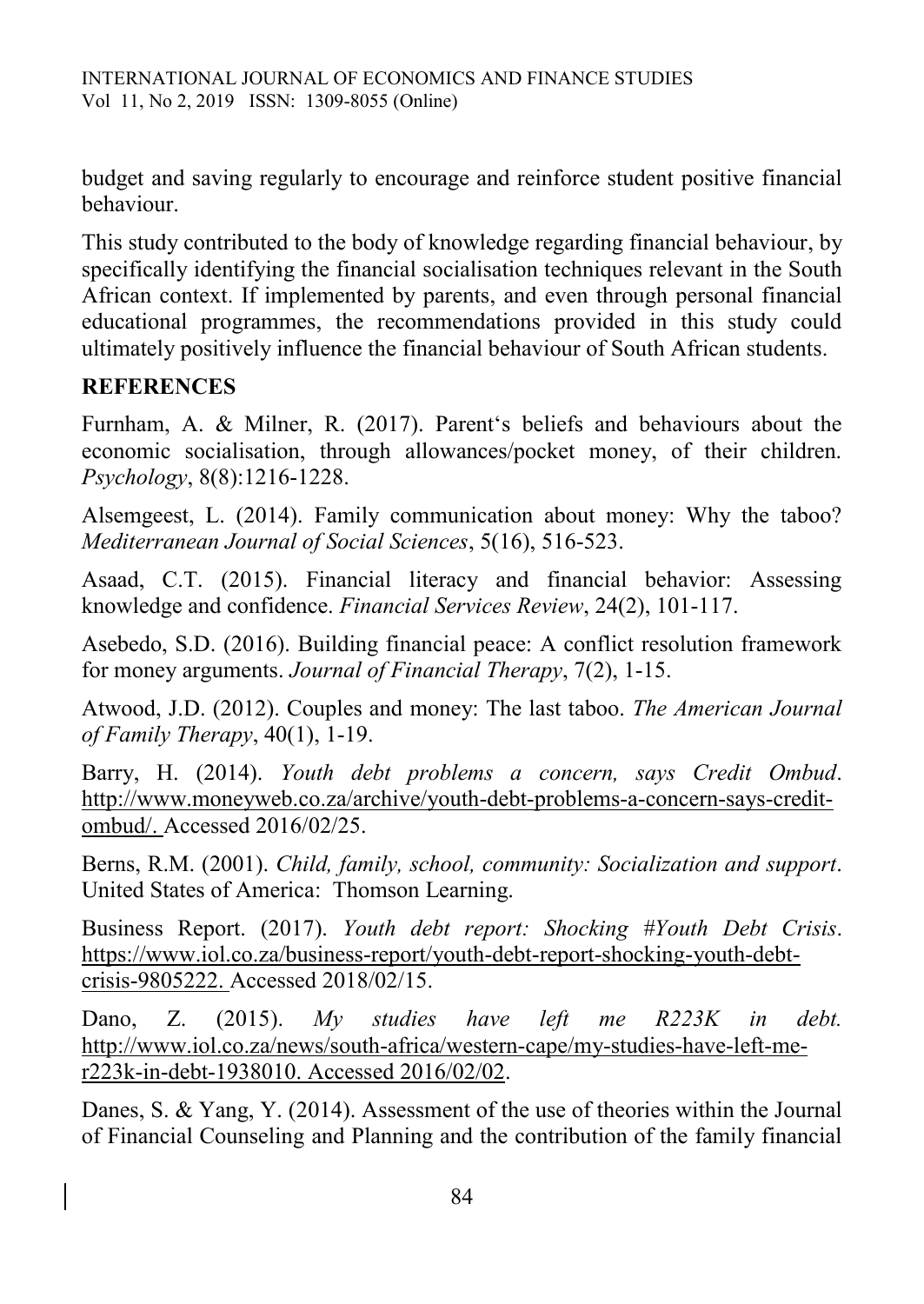socialization conceptual model. *Journal of Financial Counseling and Planning,* 25(1), 53-68.

Donnelly, L. (2012). *Loans weigh students down.* http://mg.co.za/article/2012-08- 31-loans-weigh-students-down. Accessed 2016/02/02.

Furnham, A., Von Stumm, S. & Milner, R. (2014). Moneygrams: Recalled childhood memories about money and adult money pathology. *Journal of Financial Therapy*, 5(1), 40-54.

Garman, E.T., Leech, I.E. & Grable, J.E. (1996). The negative impact of employee poor personal financial behaviors on employers. *Association for Financial Counseling and Planning Education*, (7), 157-167.

Govender, P. (2017). Universities have plans to register indebted students – but not all of them. https://mg.co.za/article/2017-01-26-00-universities-have-plans-toregister-indebted-students-but-not-all-of-them. Accessed 2018/02/14.

Gray, D.E. (2017). *Doing research in the real world*. 4<sup>th</sup> edition. Los Angeles: Sage.

Grinstein-Weiss, M., Spader, J., Yeo, Y.H., Taylor, A. & Freeze, E.B. (2011). Parental transfer of financial knowledge and later credit outcomes among lowand moderate-income homeowners. *Children and Youth Services Review*, 33(1), 78-85.

Gudmunson, C.G. & Danes, S.M. (2011). Family financial socialization: Theory and critical review. *Journal of Family and Economic Issues*, 32(4), 644-667.

Gutter, M. & Copur, Z. (2011). Financial behaviours and financial well-being of college students: Evidence from a national survey. *Journal of Family and Economic Issues,* 32(4), 699-714.

Gutter, M.S., Garrison, S. & Copur, Z. (2010). Social learning opportunities and financial behaviour of college students. *Family and Consumer Sciences Research Journal*, 38(4), 387- 404.

Hair, J.F., Black, W.C., Babin, J.B. & Anderson, R.E. (2014). *Multivariate data analysis*. 7<sup>th</sup> edition. Essex, England: Pearson.

Hancock, A.M., Jorgensen, B.L. & Swanson, M.S. (2013). College students and credit card use: The role of parents, work experience, financial knowledge, and credit card attitudes. *Journal of Family and Economic Issues*, 34(4), 369-381.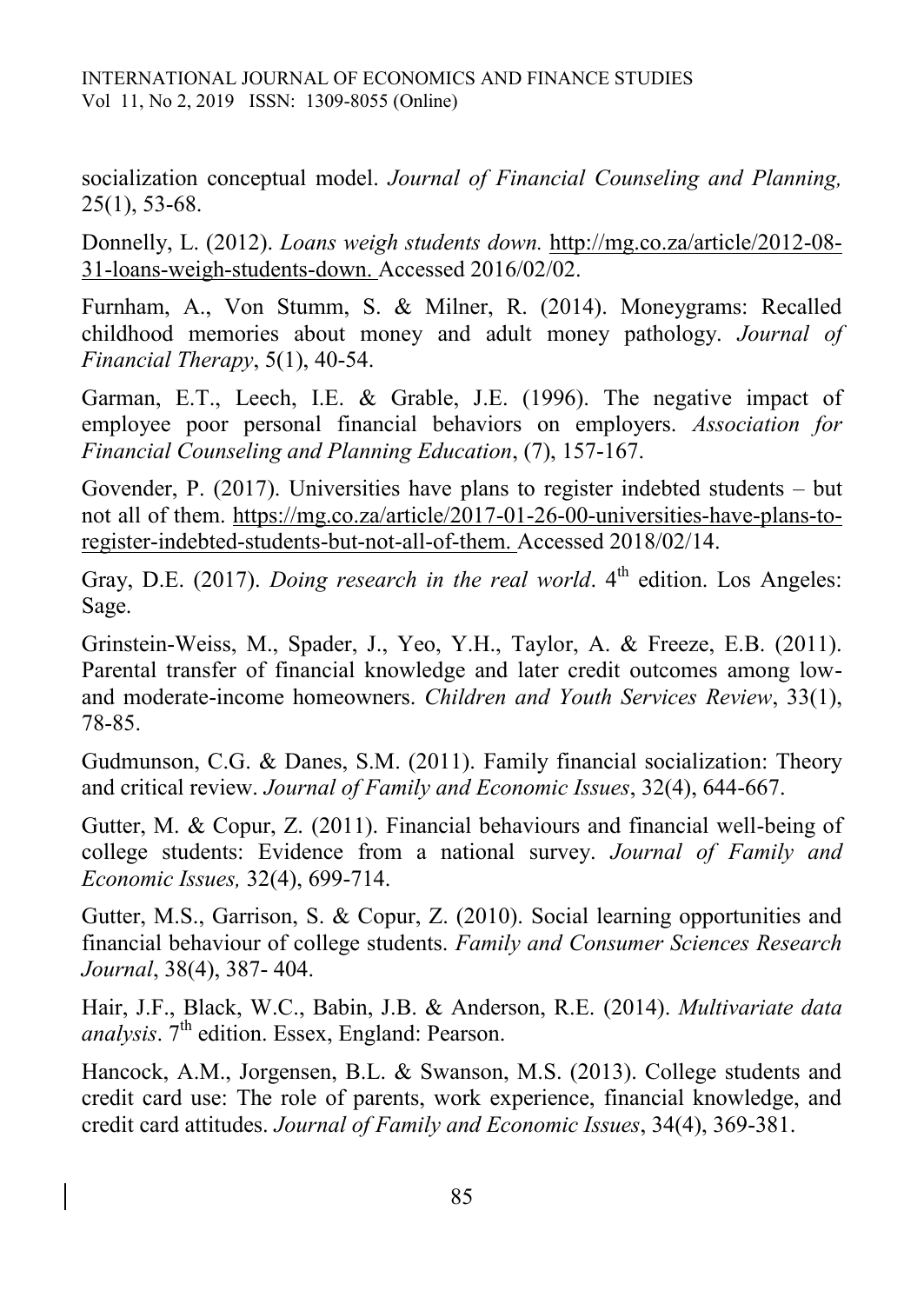Henegar, J.M., Archuleta, K., Grable, J., Britt, S., Anderson, N. & Dale, A. (2013). Credit card behavior as a function of impulsivity and mother's socialization. *Association for Financial Counseling and Planning Education*, 24(2), 37-49.

Hira, T.K., Sabri, M.F. & Loibl, C. (2013). Financial socialization's impact on investment orientation and household net worth. *International Journal of Consumer Studies,* 37(1), 29-35.

Jorgensen, B.L., Rappleyea, D.L., Schewischler, J.T. Fang, X. & Moran, M.E. (2016). The financial behaviour of emerging adults: A family financial socialisation approach. *Journal of Family and Economic Issues*, 38(1), 57-69.

Kim, J. & Chatterjee, S. (2013). Childhood financial socialization and youth adults' financial management. *Association for Financial Counselling and Planning Education*, 24(1), 61-79.

Kim, J., Chatterjee, S. & Kim, J.E. (2012). Outstanding AFCPE Conference paper: Debt burden of young adults in the United States. *Association for Financial Counseling and Planning Education*, 23(2), 55-67.

Kirkcaldy, B., Furnham, A. & Martin, T. (2003). Parental attitudes towards pocket money, trait competitiveness and occupational stress. *Journal of Managerial Psychology*, 18(4), 305-323.

Kotzé, L. & Smit, A. (2008). Personal financial literacy and personal debt management: The potential relationship with new venture creation. *The Southern African Journal of Entrepreneurship and Small Business Management*, 1(1), 35- 50.

Louw, J., Fouche, J. & Oberholzer, M. (2013). Financial literacy needs of South African third year university students. *International Business & Economics Research Journal*, 12(4), 439-449.

Lusardi, A., Mitchell, O.S. & Curto, V. (2010). Financial literacy among the young. *Journal of Consumer Affairs*, 44(2), 358-380.

Manchanda, R. (2015). Impact of socialization on attitude towards money: A review. *Journal of Management*, 13(1), 19-31.

Nkosi, B. (2015). *Radical approach deeded to tackle student debt*. http://mg.co.za/article/2015-07-23-more-radical-approach-needed-to-tacklestudent-debt. Accessed 2016/02/02.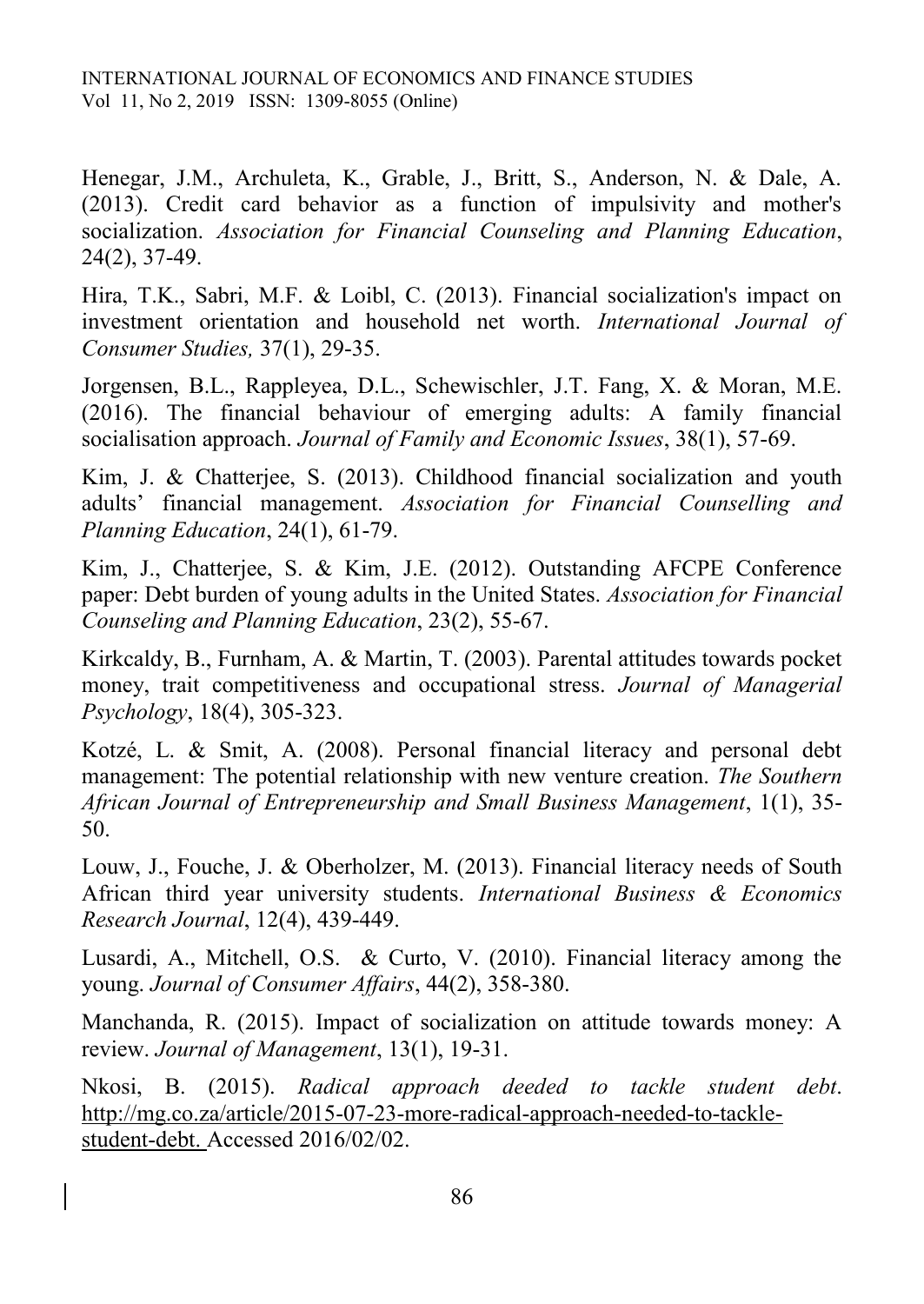Norvilits, J.M. & MacLean, M.G. (2010). The role of parents in college students' financial behaviour and attitudes. *Journal of Economic Psychology*, 31(1), 55-63.

Pietersen, J. & Maree, M. (2016). Standardisation of a questionnaire. In K. Maree (Ed.), *First steps in research*. 2nd edition. Pretoria: Van Schaik.

Romo, L.K. (2014). Much ado about money: Parent-child perceptions of financial disclosure. *Communication Reports*, 27(2), 91-101.

Salie, F. (2016). *The year 2016 holds a dire outlook for consumers, debt experts warned*. http://www.timeslive.co.za/local/2016/01/05/Outlook-for-South-Africanconsumers-dire-debt-experts-warn. Accessed 2016/02/25.

Sallie, N. (2015). The impact of socialisation factors on financial literacy amongst employees in the financial services industry. Masters Dissertation. Hatfield, Pretoria: University of Pretoria.

Serido, J., Curran, M.J., Willmarth, M., Ahn, S.Y., Shim, S. & Ballard, J. (2015). The unique role of parents and romantic partners on college students' financial attitudes and behaviors. *Family Relations*, 64 (5), 696-710.

Shim, S., Barber, B.L., Card, N.A, Xiao, J.J. & Serido, J. (2009a). Financial socialization of first year colleague students: The role of parents, work and education. *Journal of Youth and Adolescence*, 39(12), 1457-1470.

Shim, S., Serido, J., Tang, C. & Card, N. (2015). Socialisation processes and pathways to healthy financial development for emerging young adults. *Journal of Applied Development Psychology*, 38, 29-38.

Shim, S., Xiao, J.J., Barber, B.L. & Lysons, A.C. (2009b). Pathway to life success: A conceptual model for financial well-being for young adults. *Journal of Applied Development Psychology*, 30(6), 708-723.

Smith, C. (2013). *Debt among youth 'exploding'*.

http://www.sanews.gov.za/south-africa/students-must-avoid-debt-and-spendresponsibly. Accessed 2016/01/27.

Struwig, J., Roberts, B. & Gordon, S. (2013). *Financial literacy in South Africa*: *2013 Report*. Pretoria: Financial Services Board.

Tang, N., Baker, A. & Peter, P. (2015). Investigating the disconnect between knowledge and behaviour: The role of parental influence and psychological